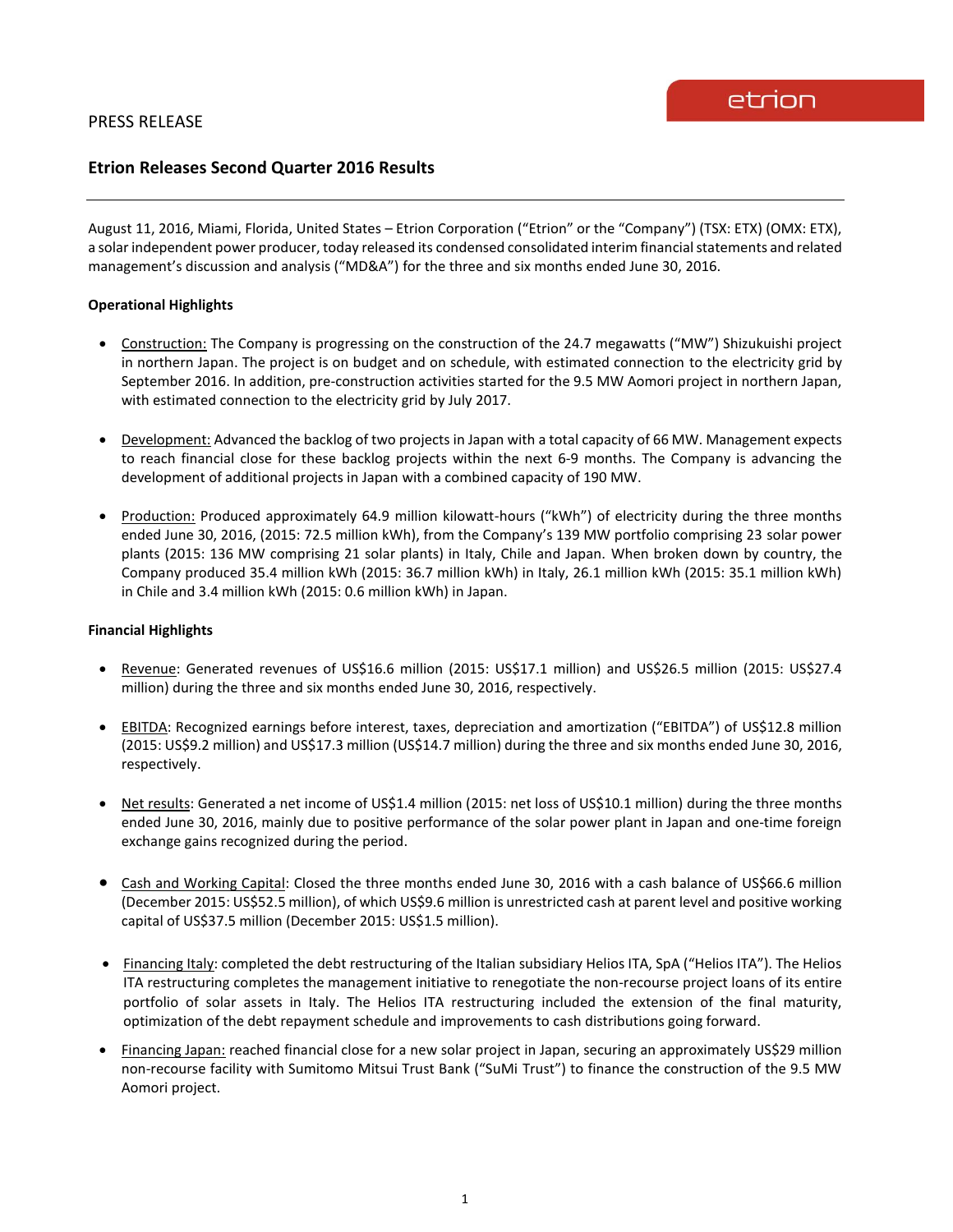### **Management Comments**

Marco A. Northland, the Company's Chief Executive Officer, commented, "Japan continues to be a terrific market for Etrion. We are on track to reach over 100 MW of projects operating and/or under construction within the next 12 months with an additional nearly 200 MW in different stages of development. Our partnership with Hitachi continues to strengthen; we are very well positioned in this market and believe that Japan will continue to provide the highest value creation for our shareholders. At this point, we will continue to focus our resources on Japan.

I am delighted with the significant operational and financial improvements achieved this year in Italy, which have further enhanced the value from these best in-class assets. We are continuing to pursue our efforts for the recovery of certain tax benefits as well as the reversal of the Feed-in Tariff ("FiT") cut. In Chile, we have significantly reduced our commercial activities until the electricity markets improve."

## **Results**

During the three months ended June 30, 2016, Etrion reported a net income of US\$1.4 million (earnings per share of US\$0.007) compared to a net loss of US\$10.1 million (loss per share of US\$0.028) for the comparable period in 2015. These positive results in the second quarter of 2016 were primarily attributable to the positive performance of the solar power plant in Japan and also due to significant foreign exchange gains recognized during the period.

During the six months ended June 30, 2016, Etrion reported a net loss of US\$7.1 million (loss per share of US\$0.015) compared to a net loss of US\$12.5 million (loss per share of US\$0.032) for the comparable period in 2015. The net results in the first half of 2016 were adversely impacted by lower than expected electricity production and market prices in Chile and Italy but largely offset by the performance of the Japanese assets.

## **Earnings Call**

A conference call/webcast to present the Company's second quarter results will be held on Thursday, August 11, 2016, at 10:00 a.m. Eastern Daylight Time (EDT) / 4:00 p.m. Central European Summer Time (CEST).

Dial-in details:

North America: +1-647-788-4919 / Toll Free: +1-877-291-4570 / Sweden Toll Free: 02-079-4343

### Webcast:

A webcast will be available at<http://www.investorcalendar.com/IC/CEPage.asp?ID=174543>

In addition, the earnings call presentation, along with the Company's condensed consolidated interim financial statements for the three and six months ended June 30, 2016, and related management's discussion and analysis will be available on the Company's website ([www.etrion.com\)](http://www.etrion.com/).

A replay of the telephone conference will be available until September 11, 2016.

Replay dial-in details: North America: +1-416-621-4642 / Toll Free: +1-800-585-8367 Pass code for replay: 83632714

### **About Etrion**

Etrion Corporation is an independent power producer that develops, builds, owns and operates utility-scale solar power generation plants. The Company owns 139 MW of installed solar capacity in Italy, Chile and Japan. Etrion has 34 MW of solar projects under construction in Japan and is also actively developing solar power projects primarily in this country. The Company is listed on the Toronto Stock Exchange in Canada and the NASDAQ OMX Stockholm exchange in Sweden under ticker symbol "ETX". Etrion's largest shareholder is the Lundin family, which owns approximately 24% of the Company's shares directly and through various trusts.

For additional information, please visit the Company's website at www.etrion.com or contact: